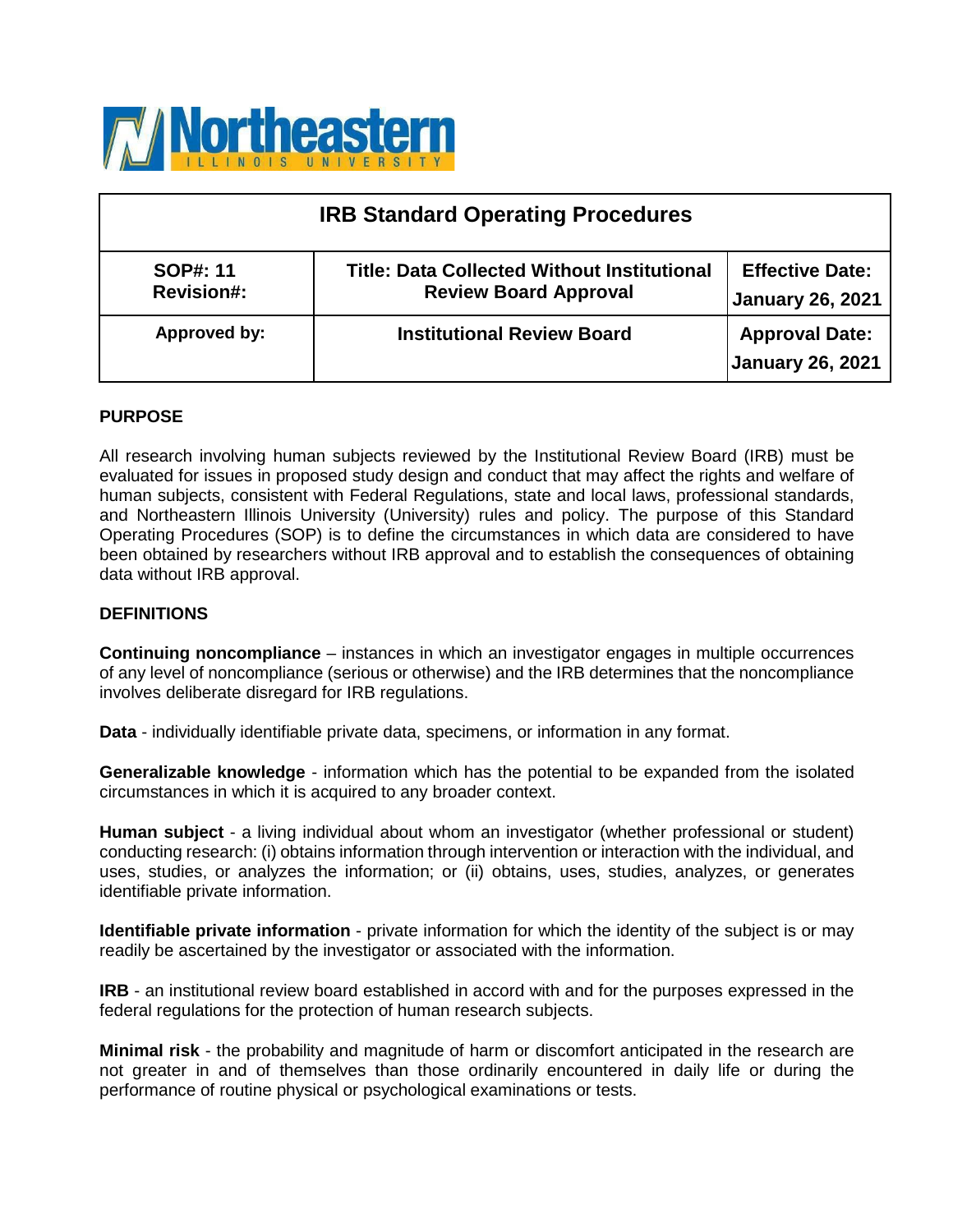**Research** - systematic investigation, including research development, testing and evaluation, designed to develop or contribute to generalizable knowledge.

**Serious noncompliance** - an action that potentially places participants at more than minimal risk and involves deliberate disregard for the regulations or the determinations of the IRB. Examples: beginning or continuing more than minimal risk research without IRB approval; serious misuse or non-use of approved consent forms; failure to secure IRB approval before introducing changes in an on-going protocol, when those changes potentially constitute more than minimal risk to the participants; or not reporting adverse events or unanticipated problems per University rules.

# **POLICY**

Data obtained for human research activities in which the University is engaged are considered to have been collected without IRB approval when obtained under any of the following circumstances:

- 1. With no prior review or approval by the IRB;
- 2. With no informed consent from the subjects or their legally authorized representatives (and when the IRB had not approved a waiver of consent);
- 3. Using procedures that were not described in the IRB-approved consent document (and when the IRB had not approved a waiver for excluding the procedure from the consent document);
- 4. Over-enrollment of subjects (when the number of participating subjects exceeds the number approved for enrollment by the IRB);
- 5. After the expiration of IRB approval; or
- 6. After suspension or termination of IRB approval.

The IRB does not, and cannot, grant retroactive approval for use of data that was collected without IRB approval. Federal regulations allow IRB approval to be granted only when it is prior to the initiation of the research activities.

## **RESPONSIBILITIES**

## Procedures for Monitoring and Addressing Noncompliance

All faculty, staff, students, and administrators are responsible for supporting the ethical conduct of research involving human participants at the University. This includes reporting possible noncompliance promptly to the IRB Chair or Office of Research and Sponsored Projects (ORSP) so that it can be addressed, and educational and other corrective actions taken, if needed.

If a question arises as to whether a particular project was reviewed by the IRB or whether particular procedures were approved, questions should be posed to the IRB Chair or ORSP. A letter or email describing the IRB's concern is then prepared by the IRB Chair or ORSP offering the researcher who is noncompliant an opportunity to respond via email, in writing, at an informal conference, or at an IRB meeting, and specifying a time period within which the response must be provided.

If the researcher offers a timely and satisfactory explanation for the concern, the noncompliance process will be terminated and the researcher will be notified in writing. If the researcher offers an explanation that fails to satisfy the complaint, or if the investigator fails to respond within the specified time period, the IRB Chair, in consultation with the ORSP, will make a determination of whether the action appears to have involved deliberate disregard or lack of knowledge/awareness and whether the noncompliance is serious and/or continuing.

Consideration will be given to the length of time the researcher has been engaged in research, the extent and nature of previous involvement with the IRB, and any previous communications with the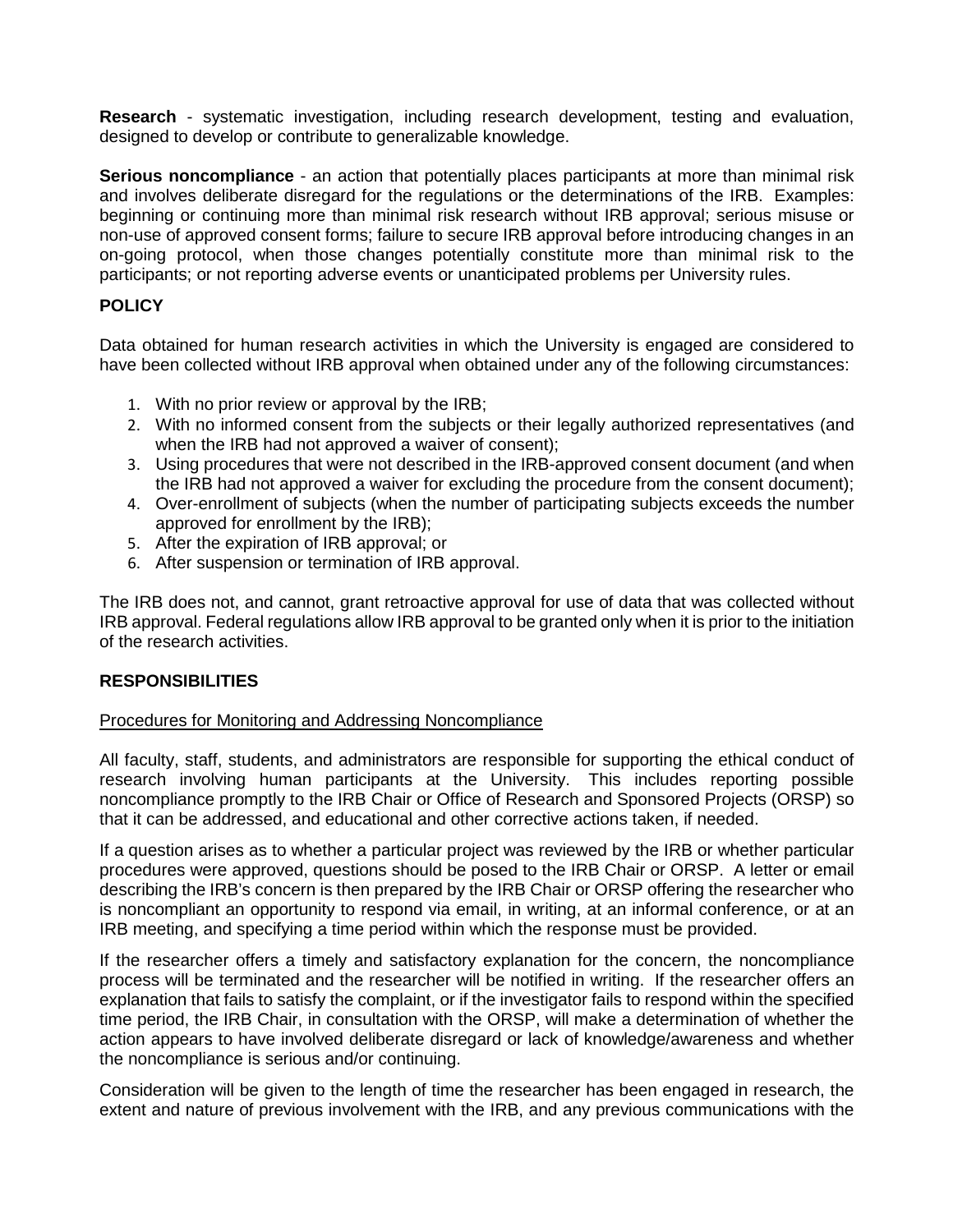IRB. All instances of noncompliance will be kept confidential, except when reporting within the University, ORSP, and/or sponsors is necessary.

#### Consequences of Noncompliance

Federal regulations [\(45 CFR 46.113\)](https://www.ecfr.gov/cgi-bin/text-idx?SID=e9a8e02d892ec96772b0b82b1150e229&mc=true&node=se45.1.46_1113&rgn=div8) provide the IRB with the authority to suspend or terminate research that violates IRB requirements. Depending upon the nature and seriousness of the noncompliance activity, the IRB and the ORSP may take the following actions:

- 1. Require a response from the researcher with a plan for corrective actions;
- 2. Require the researcher to complete additional human participants protection training;
- 3. Initiate audits of the active protocols;
- 4. Require that research participants previously enrolled in the study be contacted and provided with additional information and/or re-consented;
- 5. Suspend or terminate the study;
- 6. Freeze sponsored research grant account;
- 7. Determine that data collected during noncompliance cannot be used for publication;
- 8. Require that a statement be included with all publications or research reports indicating that the research was not approved by the IRB;
- 9. Report the violation to the sponsor, university officials, and governmental agencies, (e.g., NIH); or
- 10. Disqualify the researcher from conducting research involving human participants at the University.

In the case of serious or continuing noncompliance, the IRB and the ORSP will evaluate the researcher's qualifications to conduct human participant research. The IRB will also take remedial action, as necessary, regarding the welfare of the participants and the research data gathered in noncompliance. Further, the IRB may refer instances of serious or continuing noncompliance to the Provost, who may decide whether to impose disciplinary sanctions.

## **Regulations**

[45 CFR 46.102](https://www.ecfr.gov/cgi-bin/retrieveECFR?gp&SID=83cd09e1c0f5c6937cd9d7513160fc3f&pitd=20180719&n=pt45.1.46&r=PART&ty=HTML&se45.1.46_1102)

## **Author Reference**

NEIU IRB [University of Washington, Data Collected Without IRB Approval](https://www.washington.edu/research/policies/sop-data-collected-without-irb-approval-2/) [University of Northern Iowa, IRB Manual Noncompliance](https://rsp.uni.edu/irb-manual-noncompliance)

## **Contact Information**

Please direct questions or concerns about this policy to:

| <b>Contact</b><br><b>IRB</b> Office                            | <b>Phone</b><br>773-442-4675 | E-Mail<br>irb@neiu.edu |
|----------------------------------------------------------------|------------------------------|------------------------|
| Dean of the College of Graduate<br><b>Studies and Research</b> | 773-442-6012                 | gradstudies@neiu.edu   |
|                                                                |                              |                        |

#### **Disclaimer**

The University reserves the right to modify or amend sections of this IRB SOP at any time at its sole discretion. This IRB SOP remains in effect until such time as the Responsible Officer calls for review.